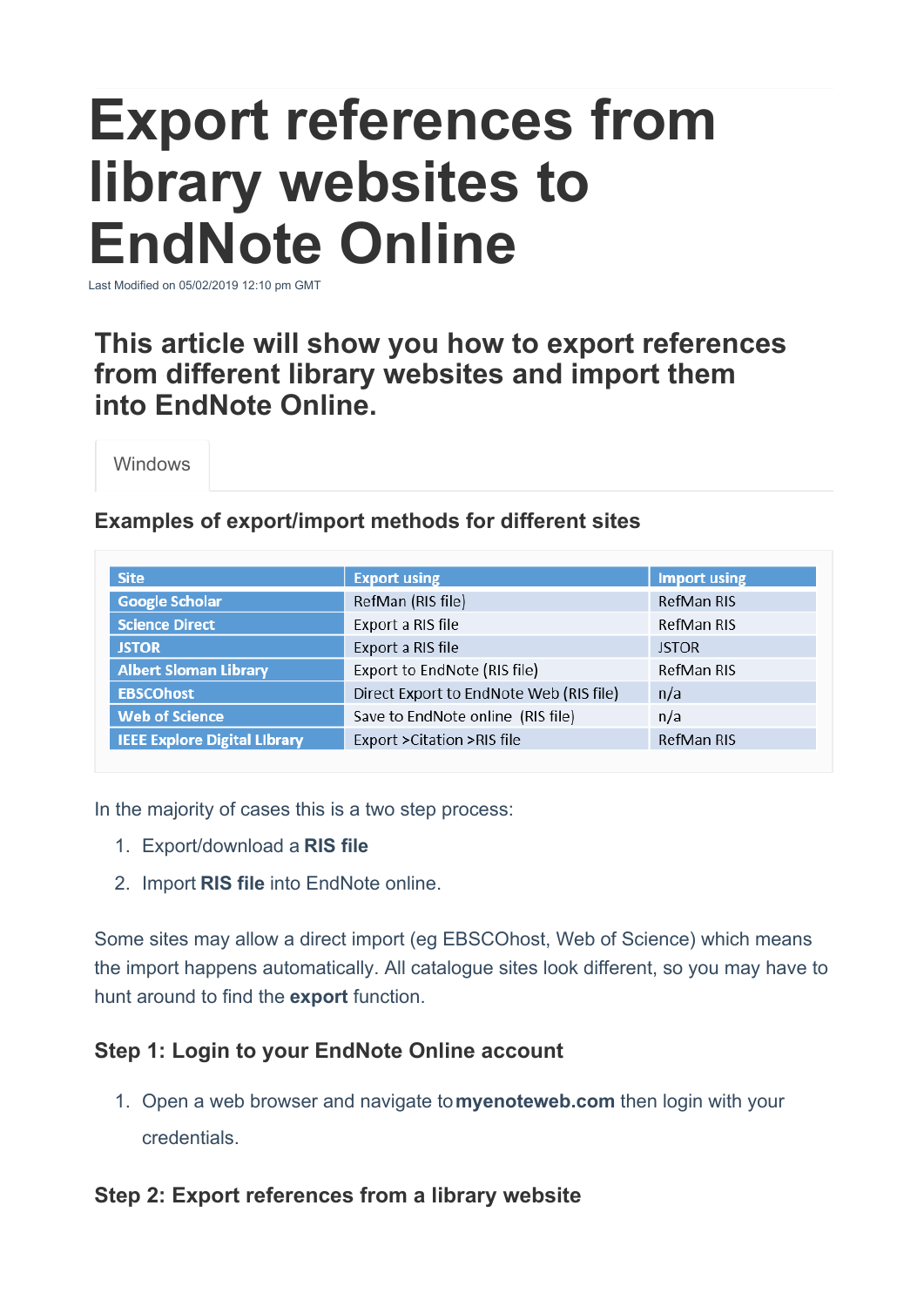1. Example using **JSTOR** (https://www.jstor.org). **Search** the library website for what you're looking for. In this example we're searching for **Diversity**.

| https://www.jstor.org/?refreqid=search%3A1e07d945157bedae0ce6ce3ece5262fd<br>Tools $\vee$<br>Browse v | Access provided by University of Essex          |                    | ☆<br>Q                     |                 | Login Register |
|-------------------------------------------------------------------------------------------------------|-------------------------------------------------|--------------------|----------------------------|-----------------|----------------|
|                                                                                                       |                                                 |                    |                            |                 |                |
|                                                                                                       |                                                 |                    |                            |                 |                |
|                                                                                                       |                                                 |                    |                            |                 |                |
|                                                                                                       |                                                 |                    |                            |                 |                |
|                                                                                                       |                                                 |                    |                            |                 |                |
|                                                                                                       |                                                 |                    |                            |                 |                |
|                                                                                                       |                                                 |                    |                            |                 |                |
| Journals, primary sources, and books                                                                  |                                                 |                    |                            |                 |                |
| diversity                                                                                             | 870K results                                    | $\alpha$           |                            |                 |                |
|                                                                                                       |                                                 |                    |                            |                 |                |
|                                                                                                       |                                                 | enter $e$          |                            |                 |                |
|                                                                                                       |                                                 |                    |                            |                 |                |
| author: "diversity"                                                                                   |                                                 |                    |                            |                 |                |
|                                                                                                       |                                                 |                    |                            |                 |                |
|                                                                                                       |                                                 |                    |                            |                 |                |
| publication name: "diversity"                                                                         |                                                 |                    |                            |                 |                |
|                                                                                                       |                                                 |                    |                            |                 |                |
|                                                                                                       |                                                 |                    |                            |                 |                |
|                                                                                                       |                                                 |                    |                            |                 |                |
|                                                                                                       |                                                 |                    |                            |                 |                |
|                                                                                                       | just search for diversity<br>title: "diversity" | <b>NEED ACCESS</b> | Select an access plan that | fits your needs |                |

2. From the list of results, tick the reference(s) you want to export and click on **Export Selected Citations** then choose **Export a RIS file.**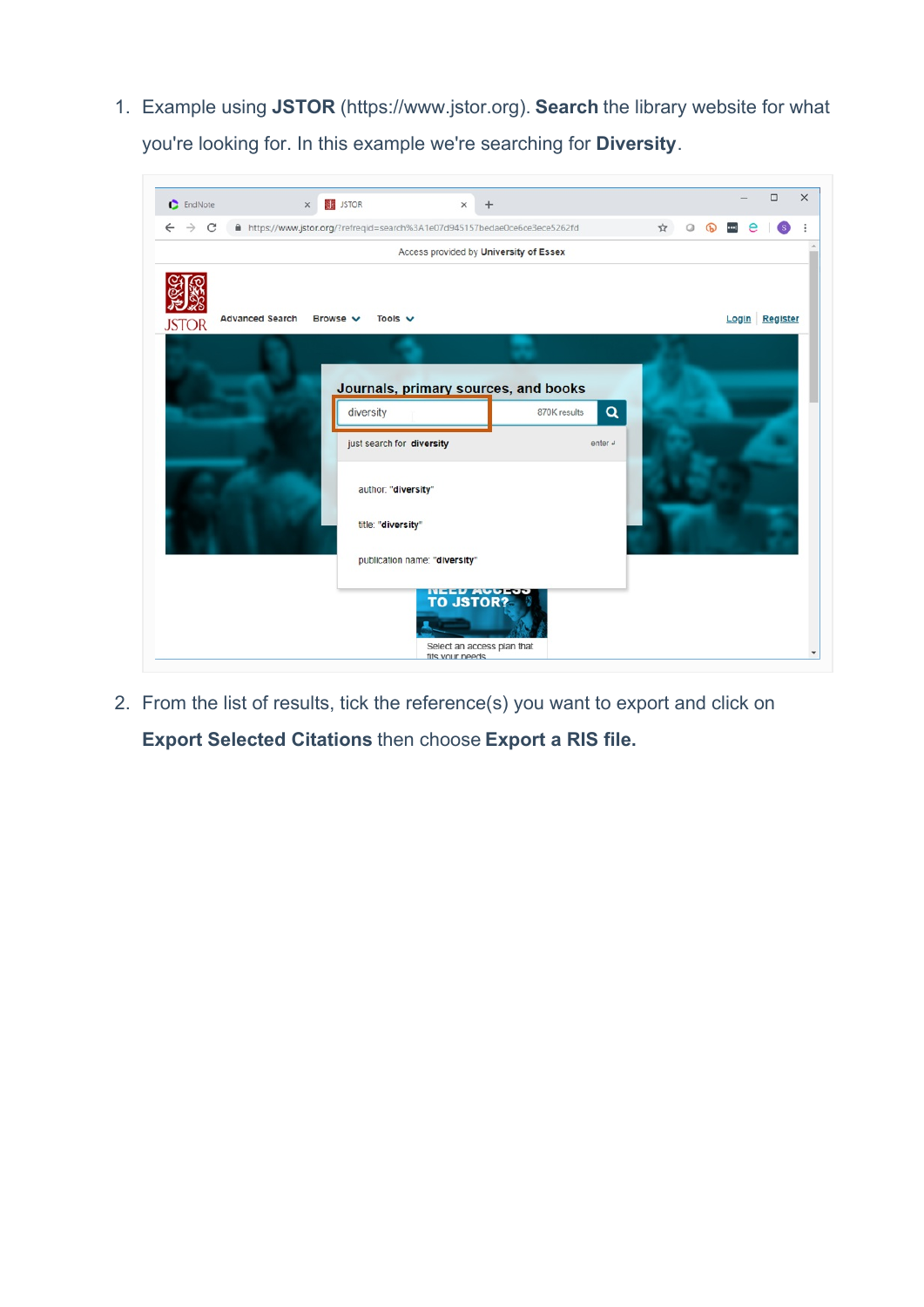| EndNote                                                        | 蘭屋 JSTOR: Search Results<br>$\times$                                                       |                                              | $\times$<br>$\ddot{}$ |                                                                                                                                             |                                            | $\Box$<br>$\times$                                        |
|----------------------------------------------------------------|--------------------------------------------------------------------------------------------|----------------------------------------------|-----------------------|---------------------------------------------------------------------------------------------------------------------------------------------|--------------------------------------------|-----------------------------------------------------------|
| C<br>$\rightarrow$<br>$\leftarrow$                             | A https://www.jstor.org/action/doBasicSearch?Query=diversity&acc=on&wc=on&fc=off&group=n ☆ |                                              |                       |                                                                                                                                             | $\circ$                                    | $\bigcirc$                                                |
|                                                                |                                                                                            | Access provided by University of Essex       |                       |                                                                                                                                             |                                            |                                                           |
| diversity                                                      |                                                                                            |                                              |                       |                                                                                                                                             | Q                                          |                                                           |
| <b>Advanced Search</b>                                         | Browse v                                                                                   | Tools $\vee$                                 |                       |                                                                                                                                             |                                            | Login Register                                            |
| <b>Refine Results</b>                                          |                                                                                            | Showing 1-25 of 671,122 search results       |                       |                                                                                                                                             |                                            | Search for Images Search Help                             |
| <b>Search Within Results:</b>                                  | Sort by: Relevance $\vee$                                                                  |                                              |                       | Show snippets                                                                                                                               | <b>Export Selected</b><br><b>Citations</b> |                                                           |
| <b>Content Type:</b>                                           | Q<br><b>BOOK CHAPTER</b><br>◡                                                              |                                              |                       | The Diversity Management Literature (pp. 3-10)                                                                                              |                                            | <b>Export to NoodleTools</b><br><b>Export to RefWorks</b> |
| Journals (661,927)                                             |                                                                                            |                                              |                       | From: Managing Diversity in Corporate America: An Exploratory                                                                               |                                            | Export to EasyBib                                         |
| Books (7,639)<br>Pamphlets (1,556)<br><b>Publication Date:</b> | Analysis<br>Edition: 1                                                                     | Jennifer Kavanagh<br>RAND Corporation (2008) |                       | Jefferson P. Marquis, Nelson Lim, Lynn M. Scott, Margaret C. Harrell,                                                                       | Export a RIS file<br>Mendeley)             | (For EndNote, ProCite,<br>Reference Manager, Zotero,      |
| To<br>From                                                     |                                                                                            | <b>OPEN ACCESS</b>                           |                       | Topics: Supplier diversity, Workforce, Job training, Ethnic diversity,<br>Management training, Business entities, Management policies, Work | Export a Text file<br>(For BibTex)         |                                                           |

3. The RIS file will be downloaded and appear in the downloads bar at the bottom left of your screen.

|  | <b>Show</b> |
|--|-------------|

#### **Step 3: Import references into EndNote Online**

1. Navigate to **EndNote Online > Collect > Import References > Choose file**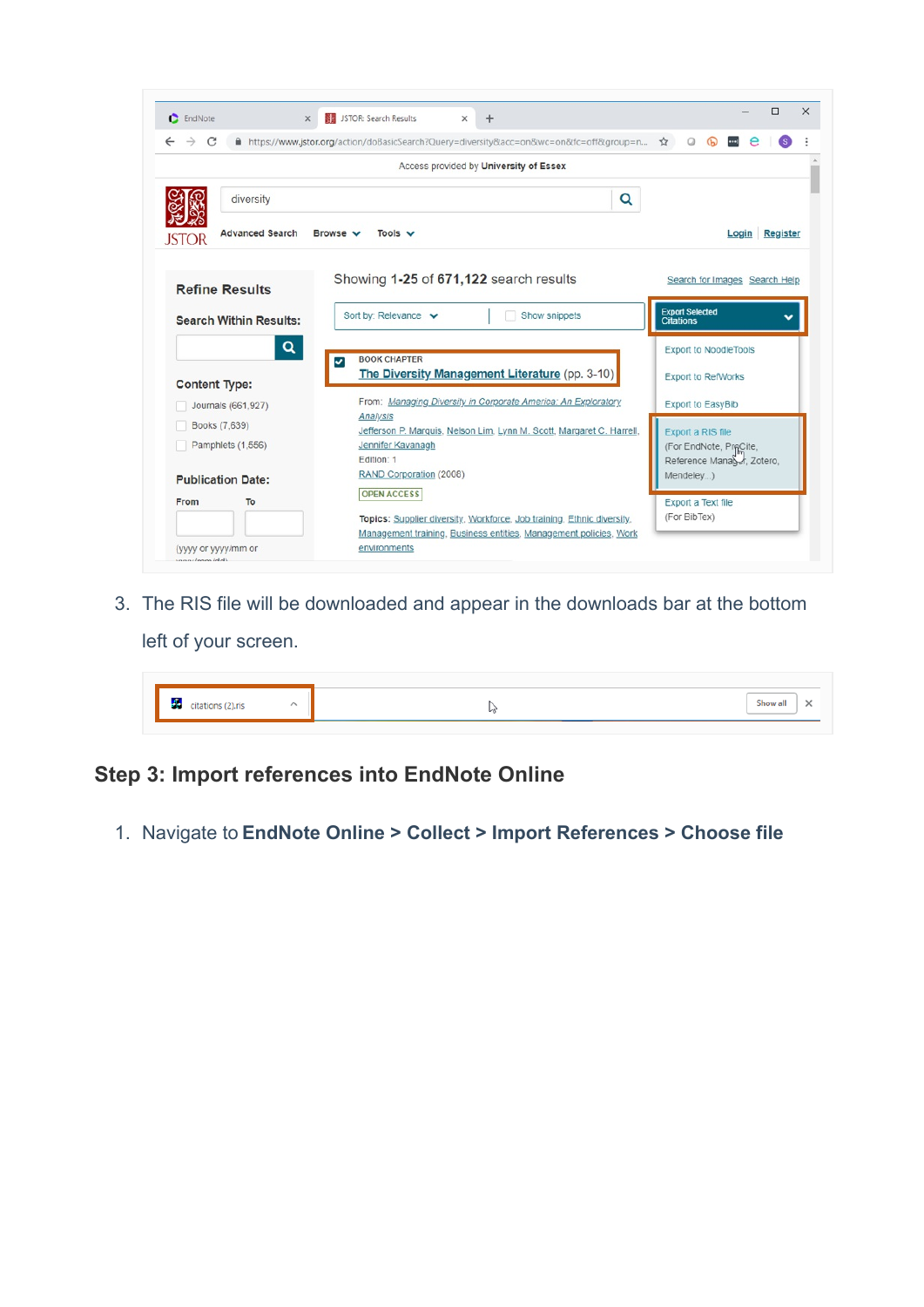| <b>C</b> EndNote                   |                                                                       | $\times$                                                                                                      | <b>DES</b> JSTOR: Search Results $x \mid +$ |        |                   |                |                  |   |         |   |                              | $\Box$ | $\times$      |
|------------------------------------|-----------------------------------------------------------------------|---------------------------------------------------------------------------------------------------------------|---------------------------------------------|--------|-------------------|----------------|------------------|---|---------|---|------------------------------|--------|---------------|
| C<br>$\rightarrow$<br>$\leftarrow$ | https://www.myendnoteweb.com/EndNoteWeb.html?func=import%20citations& |                                                                                                               |                                             |        |                   |                |                  | ☆ | $\circ$ | ൈ | e<br>$\left  \cdots \right $ | (S)    | ÷             |
| $\bullet$ Clarivate                |                                                                       |                                                                                                               |                                             |        |                   |                |                  |   |         |   |                              |        | m             |
| EndNote™                           | My References                                                         | <b>Collect</b>                                                                                                | Organize                                    | Format | Match             | <b>Options</b> | <b>Downloads</b> |   |         |   |                              |        |               |
|                                    |                                                                       |                                                                                                               | Online Search New Reference                 |        | Import References |                |                  |   |         |   |                              |        |               |
| <b>Import References</b>           |                                                                       |                                                                                                               |                                             |        |                   |                |                  |   |         |   |                              |        |               |
| <b>Import Option:</b>              | File:<br>Select<br>To:<br>Select<br><b>Import</b>                     | <b>Importing from EndNote?</b><br>Choose file to file chosen<br>$\overline{\mathbf{r}}$<br>$\pmb{\mathrm{v}}$ | <b>Select Favorites</b>                     |        |                   |                | r,               |   |         |   |                              |        |               |
|                                    |                                                                       |                                                                                                               |                                             |        |                   |                |                  |   |         |   |                              |        |               |
|                                    |                                                                       |                                                                                                               |                                             |        |                   |                |                  |   |         |   |                              |        |               |
|                                    |                                                                       |                                                                                                               |                                             |        |                   |                |                  |   |         |   |                              |        |               |
| $\leftarrow$                       |                                                                       |                                                                                                               |                                             |        |                   |                |                  |   |         |   |                              |        | $\mathfrak b$ |

2. Locate the **.ris** file in **Download**s and click **Open.**

|                          | This PC > Downloads                          |                  |                           | $\vee$ 0        | Search Downloads |                              | Q         |
|--------------------------|----------------------------------------------|------------------|---------------------------|-----------------|------------------|------------------------------|-----------|
| Organize v<br>New folder |                                              |                  |                           |                 | 胆                | $\overline{\mathbf{v}}$<br>Ш | $\bullet$ |
| ۸<br>This PC             | Name                                         | Date             | Type                      | Size            | Tags             |                              |           |
| 3D Objects               | citations (2) ris                            | 04/02/2019 13:35 | <b>RIS Formatted File</b> | 1 KB            |                  |                              |           |
| Desktop                  | Default Report.pdf<br>$\left  \cdot \right $ | 31/01/2019 11:20 | Adobe Acrobat D           | 297 KB          |                  |                              |           |
| <b>El Documents</b>      | EndNoteExport_20190131 (3).RIS               | 31/01/2019 10:40 | <b>RIS Formatted File</b> | 3 KB            |                  |                              |           |
| Downloads                | <b>Bo</b> EndNoteExport 20190131 (2).RIS     | 31/01/2019 10:39 | <b>RIS Formatted File</b> | 1 <sub>KB</sub> |                  |                              |           |
|                          | Fo EndNoteExport_20190131 (1).RIS            | 31/01/2019 10:38 | <b>RIS Formatted File</b> | 1 KB            |                  |                              |           |
| <b>D</b> Music           | EndNoteExport_20190131.RIS                   | 31/01/2019 10:38 | <b>RIS Formatted File</b> | $1$ KB          |                  |                              |           |
| Pictures                 | EN pericles 1467976012.enw                   | 31/01/2019 10:36 | EndNote Import File       | 1 <sub>KB</sub> |                  |                              |           |
| Videos                   | EN, scholar (2).enw                          | 31/01/2019 10:34 | EndNote Import File       | 1 KB            |                  |                              |           |
| Local Disk (C:)          | J.<br>citation (1).ris                       | 31/01/2019 10:31 | <b>RIS Formatted File</b> | $1$ KB          |                  |                              |           |
| CMISS (\\SERNT           | <b>A</b> citation.ris                        | 31/01/2019 10:30 | <b>RIS Formatted File</b> | $1$ KB          |                  |                              |           |
| FinanceS (\\SERI         | EN sage_jpra55_508.enw                       | 31/01/2019 09:48 | EndNote Import File       | $2$ KB          |                  |                              |           |
|                          | EN, scholar (1).enw                          | 31/01/2019 09:46 | EndNote Import File       | 1 KB            |                  |                              |           |
| local (\\sernt2) (       | 뭐<br>ScienceDirect.enf                       | 30/01/2019 12:22 | <b>EndNote Filter</b>     | 5 KB            |                  |                              |           |
| sqswaine (\\isslx        | 周<br>Google Books.enf                        | 30/01/2019 12:22 | <b>EndNote Filter</b>     | 3 KB            |                  |                              |           |
| uruntim\$ (\\serr        | 4.<br>EndNoteExport 20190123 (1).RIS         | 23/01/2019 13:11 | <b>RIS Formatted File</b> | 4 <sub>KB</sub> |                  |                              |           |
| training S Olsern        | FindNoteFynort 20190123 RIS                  | 23/01/2010 13:07 | <b>RIS Formatted File</b> | $1$ KR          |                  |                              |           |
|                          | File name: citations (2).ris                 |                  |                           | $\checkmark$    | <b>All Files</b> |                              |           |

3. **Select Favorites** > choose **JSTOR** from the list > **Copy to Favorites** then click on **To** to choose a group and finally click **Import**.